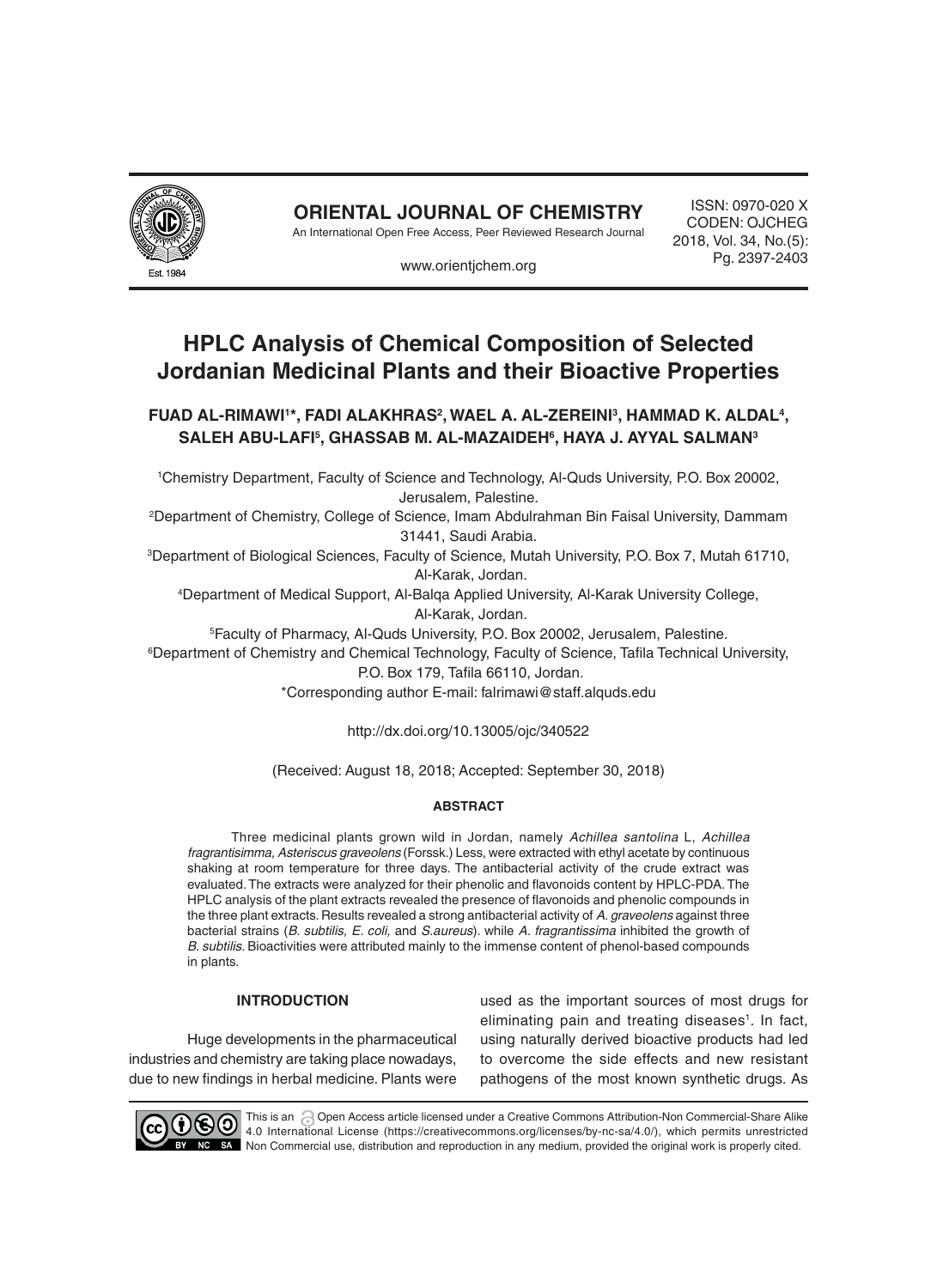many of natural products haven't been identified until now, it is important to find new bioactive compounds that can be used for treating various ailments. Plants have been considered as natural sources of potentially safe biologically active metabolites $2,3$ . The variety of secondary metabolites in plants could be used as pure secondary metabolites or in a synergy form to have good bioactivities in several biological systems<sup>4</sup>. Actually, modern medicine depends on numerous therapeutic agents that were isolated from medicinal plants such as Colchicines, digitoxin, quinine, aspirin, taxol, morphine and atropine<sup>5,6</sup>.

In Jordan, there are a total of 2500 plant

species, belonging to 700 genera; 485 species from 99 different plant families are used as medicinal plants in traditional medicine<sup>7-9</sup>. However, usage of these plant as folk medicine without any awareness of their side effects or dose toxicity, impose drawback in their medicinal interest<sup>10</sup>. Moreover, many studies were carried out on Jordanian folk medicinal plants, mainly on their bioactivity such as antimicrobial and antioxidant activities<sup>11-13</sup>; in vitro screening of phytochemistry<sup>14,15</sup> and ethnobotany<sup>16,17,6</sup>. Hence, this study aimed to evaluate the bioactivity and to analyze the chemical compositions by HPLC-PDA of three selected Jordanian medicinal plants that are used as a folk medicine in treating various diseases Table 1.

| Scientific name                                       | Traditional use/medical use                                                                                  | Reference |
|-------------------------------------------------------|--------------------------------------------------------------------------------------------------------------|-----------|
| Achillea santolina L.<br>(Labiatae)                   | Carminative, depurative, stomachaches,<br>antispasmodic and anti-diabetes,                                   | 13        |
| Achillea fragrantisimma<br>(Labiatae)                 | Carminative, depurative, stomachaches,<br>antispasmodic, anti-diabetes, anti-tumor<br>and rheumatic pain     | 2         |
| Asteriscus graveolens (Forssk.) Less.<br>(Asteraceae) | Anti-diabetic, anti-inflammatory, for gastric<br>and bowel diseases, diuretic, hypotensive<br>and depurative | 18        |

**Table 1: List of selected Jordanian medicinal plants and their usage**

## **Experimental**

#### **Plant materials collection and extraction**

All plant samples were collected from different localities in the southern part of Al-Karak governorate-Jordan. They were collected on the basis of traditional practices by herbalists and healers and were identified according to Al-Eisawi<sup>19</sup> and taxonomically authenticated by Dr. Ferryal Al-khreisat, Biology Department, Mutah University. Plants aerial parts were dried in shade until constant weight and pulverized. 100 g of powdered plant materials were soaked in 1L of ethyl acetate with continuous shaking (150 rpm, Forma Orbital Shaker, Thermo electron cooperation, USA) at room temperature for 3 days. The filtrates were concentrated *m* at 45°C using rotary evaporator (Buchi R-215, Switzerland) and the resulting residue was dissolved in methanol to a final concentration of  $0.1$  g/ml.

#### *In vitro* **antibacterial activity determination**

The antibacterial activity of plants crude extracts was determined by agar diffusion test and the minimum inhibitory concentration (MIC) was determined by serial dilution assay according to the Clinical and Laboratory standards Institute guidelines20. *Staphylococcus aureus* ATCC 43300, *Escherichia coli* ATCC 25922, *Micrococcus luteus*  ATCC 10240,and *Bacillus subtilis* ATCC 6633, seeded on LB agar plates (0.5% tryptone, 0.5% yeast extract, 1% NaCl, 1.8% agar) were used as a test bacterial strains.

In disk diffusion assay 0.5, 1 and 1.5 mg/ disc of plant crude extract were used, while 2 mg/ ml of the plant extract and10µg/ml positive control (penicillin G) were used as initial concentrations in serial dilution assay.

#### **HPLC system and chromatographic conditions**

The HPLC is a Waters Alliance (e2695 separations module), equipped with 2998 Photo diode Array detector (PDA). Data acquisition and control were carried out using Empower 3 chromatography data software (Waters, Germany). The HPLC analytical experiments of the crude extracts of the three aerial samples were run on ODS column of Waters (XBridge, 4.6 ID x 150 mm, 5 µm)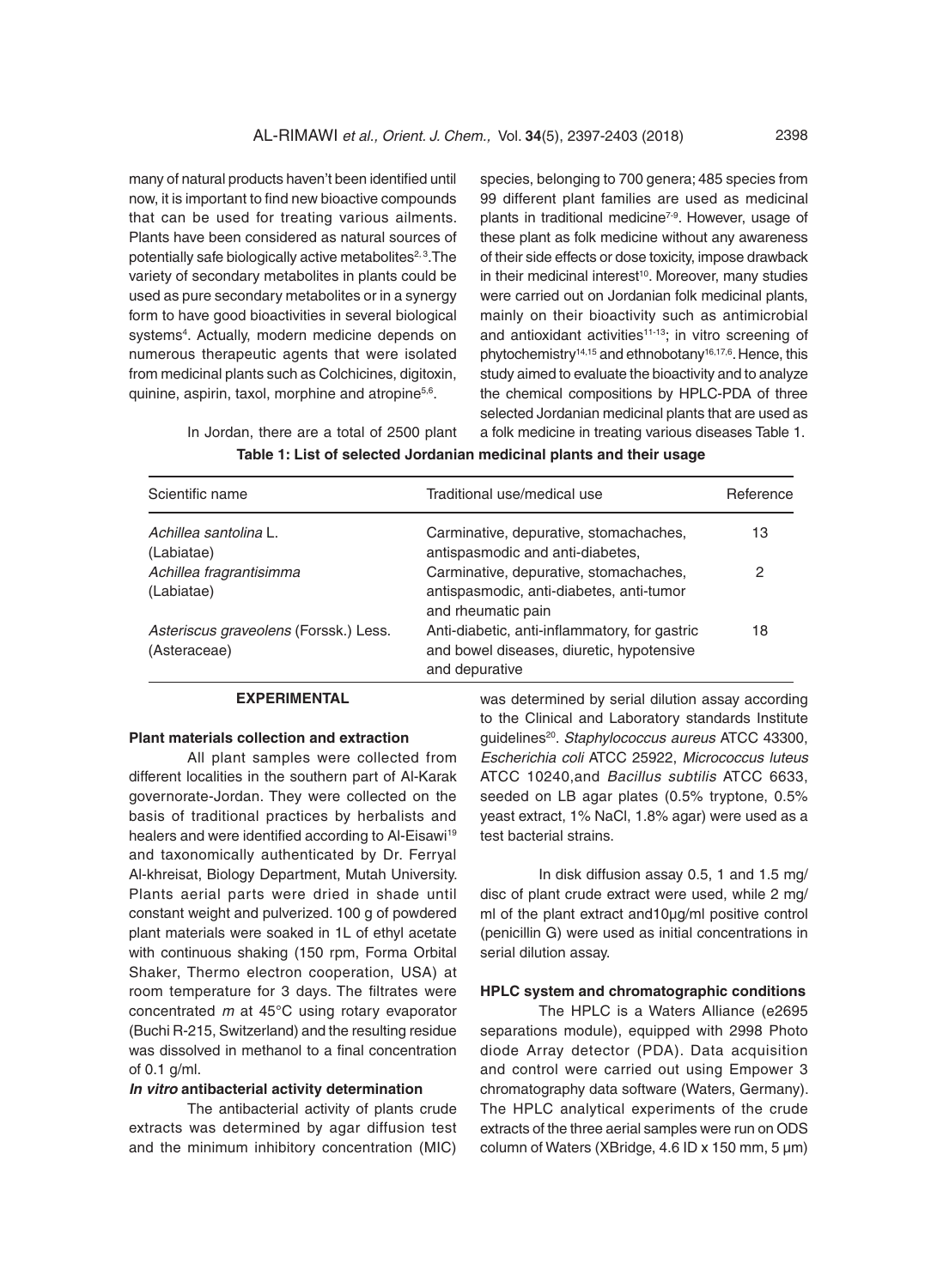with guard column of Xbridge ODS, 20 mm x 4.6mm ID, 5 µm. The mobile phase is a mixture of acetic acid in water (0.5%) (Solvent A) and acetonitrile (solvent B) ran in a linear gradient mode. 100% (solvent A) descended to 70% (solvent A) in 40 minutes. Then to 40% (solvent A) in 20 min.and finally to 10% (solvent A) in 2 min. and stayed there for 6 min. and then back to the initial conditions in 2 minutes. The HPLC system was equilibrated for 7 min. with the initial acidic water mobile phase (solvent A) before injecting next sample. All the samples were filtered with a  $0.45 \mu m$  PTFE filter. The PDA wavelengths range was from 210-500 nm. The flow rate was 1 ml/min. Injection volume was 20  $\mu$ l and the column temperature was set at 25°C.

## **Results and Discussions**

#### **HPLC-PDA profiles of the extracts**

Figure 1 shows the chromatogram of the crude extract of Achillea santolina L at 340 nm. This wavelength was selected because the major 6 peaks showed a maximum absorption at this wavelength. The eluted compounds were detected in the range of 47-58 min. indicating nonpolar compounds. At 258 nm, a new major peak eluted at 42.8 min. was appeared as well as another 3 minor peaks at 28.0, 41.1, and 42.1 min. (Fig. 2). The eluted compounds were detected in the range of 28-57 min. indicating polar and nonpolar compounds combination. The



**Fig. 1. HPLC-PDA chromatogram of crude extract of** *Achillea santolina* **L at 340 nm, their overlaid UV-Vis spectra (left corner of the chromatogram)** 



**Fig. 2. HPLC-PDA chromatogram of crude extract of** *Achillea santolina* **L at 258 nm, their overlaid UV-Vis spectra (right corner of the chromatogram), and the UV-Vis spectrum of the major peak eluted at 42.8 minutes (left side to the major peak)**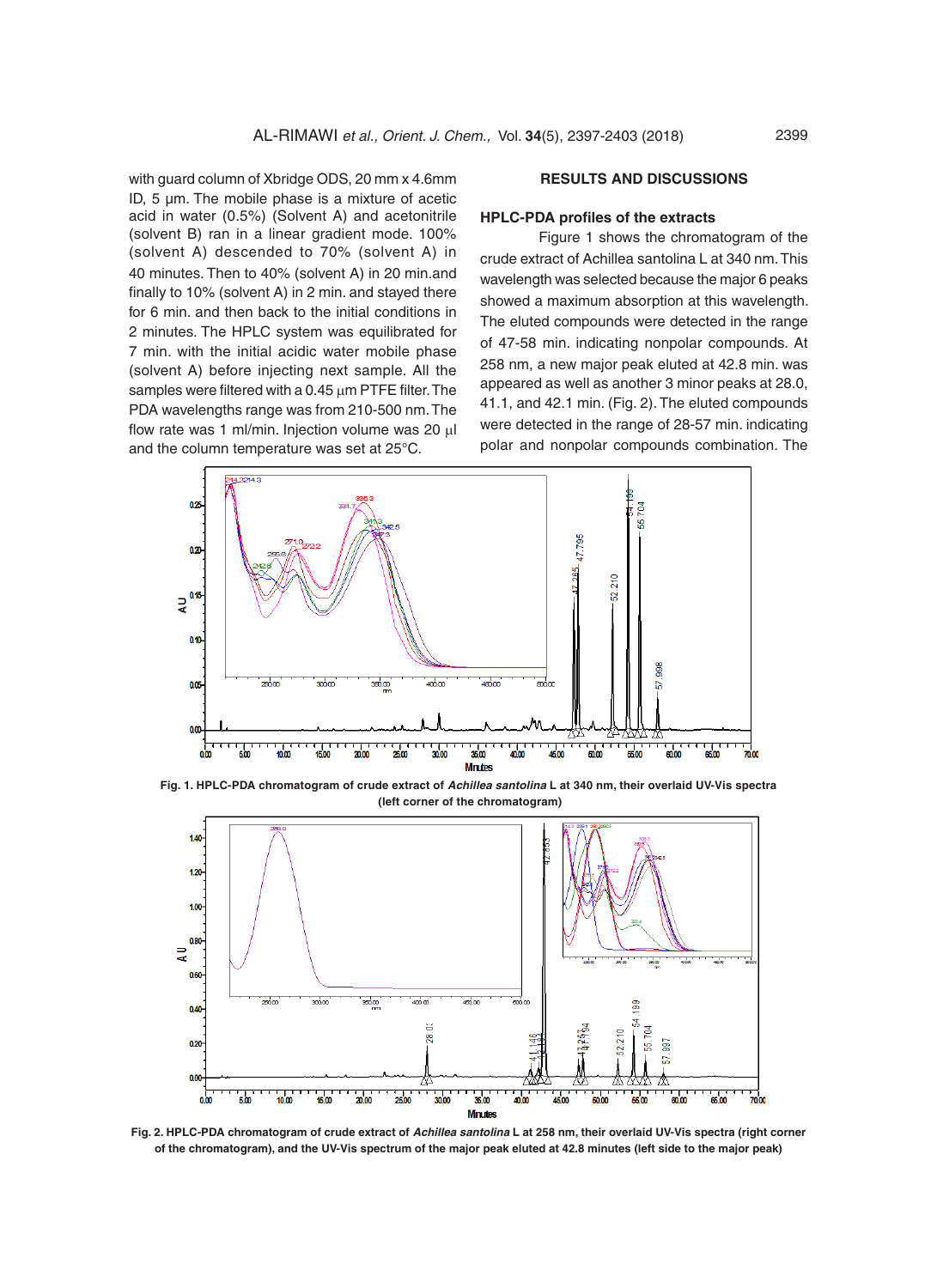UV-Vis ranges of these compounds were in the range of  $210-350$  nm indicating flavonoids abundance $21$ . These compounds are not part of the standards injected as per their retention and UV-Vis spectra tell.

As shown in Fig. 2, about 10 minor compounds were seen, of which only one compound showed major dominance indicating flavonoids abundance<sup>21</sup>.

Figure 3 shows the chromatogram of the crude extract of Achillea fragrantisimma at 350 nm with main peak eluted at 44.8 min. and other 11 minor compounds showed a maximum absorption at this wavelength. The eluted compounds were detected in the range of 21-49 min. indicating polar and nonpolar compounds combination. The UV-Vis ranges of these compounds were in the range of 210-350 nm.



**Fig. 3. HPLC-PDA chromatogram of crude extract of** *Achillea fragrantisimma* **at 350 nm, their overlaid UV-Vis spectra (left corner of the chromatogram)** 

Figure 4 shows the chromatogram of the crude extract of Asteriscus graveolens (Forssk) Less (Asteraceae) at 350 nm with two main peaks (eluted at 33.4 and 38.9 min. ) and other six peaks showed a maximum absorption at this wavelength. The eluted compounds were detected in the range of 14-55 min. indicating polar and nonpolar compounds combination. The UV-Vis ranges of these compounds were in the range of 210-350 nm.



**Fig. 4. HPLC-PDA chromatogram of crude extract of** *Asteriscus graveolensat* **350 nm, their overlaid UV-Vis spectra (left corner of the chromatogram)**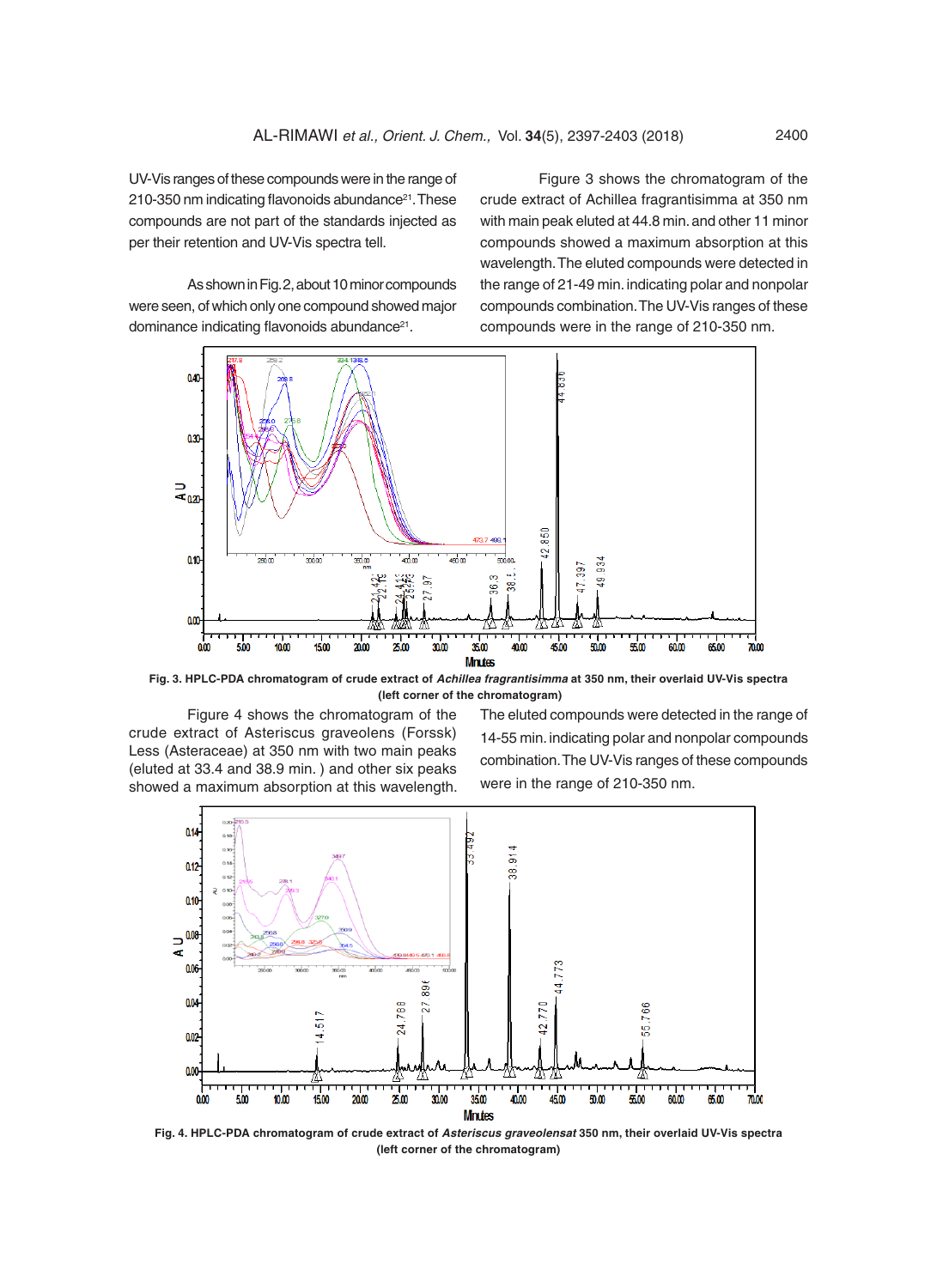#### **Antibacterial activity of the plant extracts**

The tested crude extracts, except that of A. santolina showed weak to moderate antibacterial activity against the Gram positive B. subtilis (Table 2). The inhibition zones caused by applied extracts were 10-15 mm at 1.5 mg/disc. Interestingly, A. graveolens inhibited the growth of all tested bacterial strains with MIC 0.5-1 mg/ml. Meanwhile; A. fragrantissima inhibited the growth of B. subtilis at MIC 0.25 mg/ml (Table 3).

Numerous studies described the various pharmacological effects of Achillea extracts in management of several diseases. Among its species, A. fragrantissima and A. santolina were reported to contain metabolites with various bioactivities including antibacterial potentials<sup>22</sup>. These activates were attributed to broad ranges of secondary metabolites such as flavonoids, phenolic acids, cumarines, terpenoids and sterols.

In accordance to our finding, the antibacterial effect of hydro-alcoholic and aqueous extracts of A. fragrantissma was reported against Gram positive bacteria with pronounced resistance among Gram negative ones<sup>23</sup> however, its phenolic extract showed weak effect against Pseudomonas mirabilis with MIC 25 mg/ml<sup>24</sup>. Moreover, its essential oil extract exerted a bactericidal effect on both

*Gram positive* and negative bacteria as well as on the yeast Candida albicans<sup>25, 26</sup>.

Although *A. santolina* crude extract was devoid of antibacterial potential, however, it was reported previously that it was active against some species of *Gram positive* and *Gram negative* bacteria with MIC 40-60 mg/m $l^{27}$  indicating that it might be active at concentrations at least 40 fold than that applied in this study. Furthermore, the activity of *A. graveolens* against both *Gram positive* and *Gram negative* tested bacterial strains reported herein coincided with documented activity of the same plant species collected from Algeria<sup>28</sup>. Therein, the ethyl acetate crude extract of *A. graveolens*  revealed weak to moderate activity against *Gram positive* bacterial and was inactive to *Gram negative* bacteria with MIC 312-625 µg/ml and 1 mg/ml, respectively.

Chemical analysis of ethyl acetate crude extracts of these three plants revealed presence of phenolic compounds and flavonoids in addition to mixtures of nonpolar and polar metabolites. Presence of these metabolites in association of tannins and terpenoids confer antimicrobial and antioxidant activities for such extracts. Intriguingly, flavonoids are able to form complexes with biological molecules and microbial cell wall and may deteriorate their role, thereby causing microbial growth inhibition<sup>29, 22, 28</sup>.

**Table 2: Antibacterial activity of plants crude extract against susceptible bacterial strains in agar diffusion test**

| Plant name                                         | Inhibition zone (mm $\pm$ SD <sup>a</sup> )<br>$1/1.5$ (mg/disc) |                                                                          |                                               |  |  |
|----------------------------------------------------|------------------------------------------------------------------|--------------------------------------------------------------------------|-----------------------------------------------|--|--|
|                                                    | B. subtilis                                                      | E. coli                                                                  | S. aureus                                     |  |  |
| A. santolina<br>A. fragrantissima<br>A. graveolens | NA <sup>b</sup><br>$13.7 \pm 1.5/14.7 \pm 0.6$                   | ΝA<br><b>NA</b><br>$8.7 \pm 1.2/10.7 \pm 0.6$ $7.7 \pm 0.6/11.7 \pm 0.6$ | ΝA<br><b>NA</b><br>$9.3 \pm 0.6/11.3 \pm 1.2$ |  |  |

a) Standard deviation, b) NA: Inactive n

# **Table 3: Minimal inhibitory concentration of plants crude extract against susceptible bacteria**

| Plant name        | MIC (mg/ml)        |        |                   |  |
|-------------------|--------------------|--------|-------------------|--|
|                   | <b>B.</b> subtilis |        | E. coli S. aureus |  |
| A. fragrantissima | 0.25c              | > 2    | > 2               |  |
| A. graveolens     | 0.5s               | 1s     | 0.5c              |  |
| Penicillin G      | 0.00016c           | > 0.01 | 0.00032c          |  |

c: bacteriocidal /s: bacteriostatic

#### **Conclusion**

The extract from *A. graveolens* exhibited a significant *in-vitro* antibacterial activity of all tested bacterial strains with MIC 0.5-1 mg/ml that can be an important source of natural antibacterial. This bioactivity is quite significant and could present alternative treatments for many infections. The extracts of the three plants are rich with phenolic and flavonoids.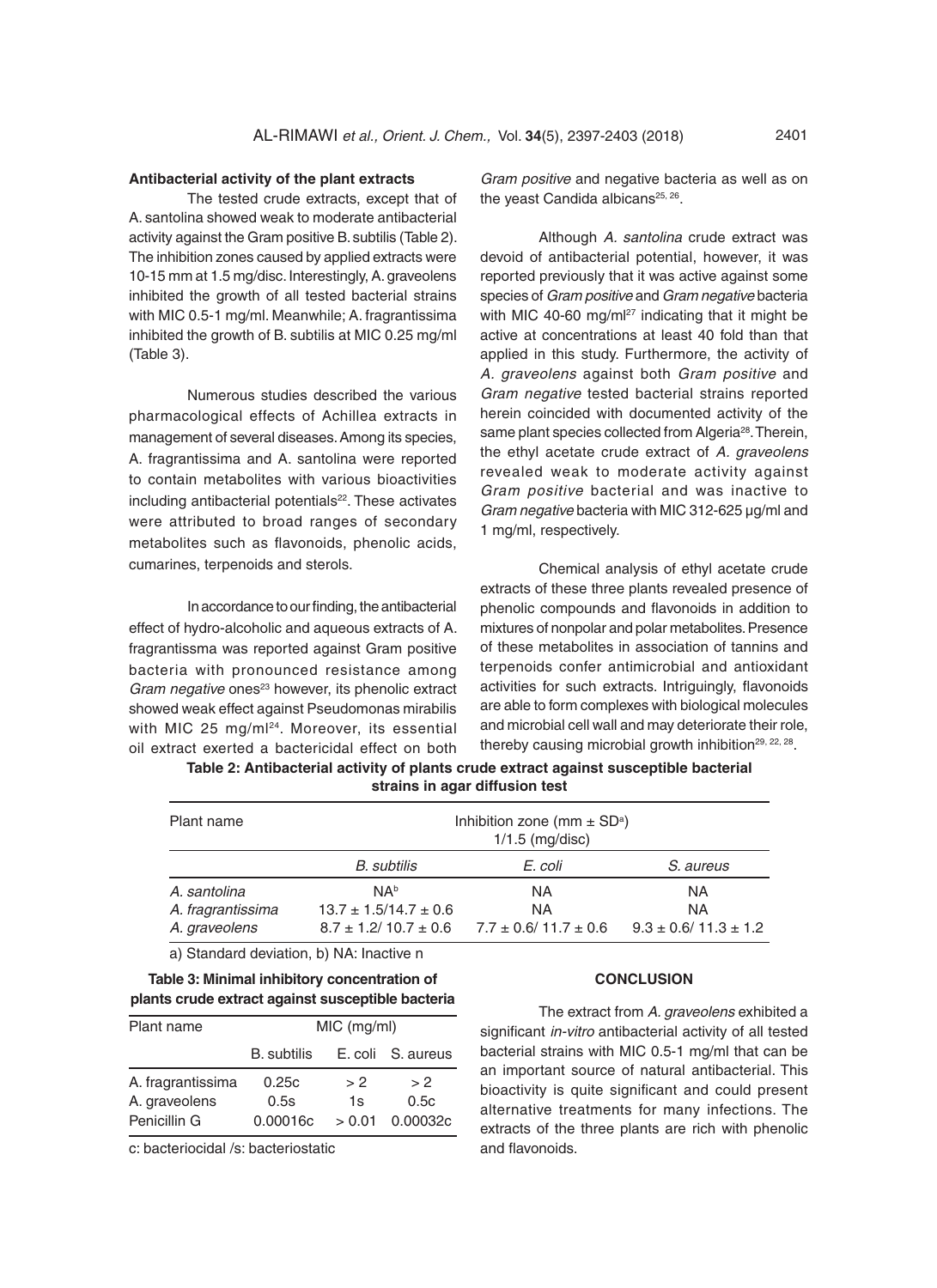# **Acknowledgment**

Authors wish to acknowledge Mutah

## **References**

- 1. Saad, B.; Azaizeh. H.; Said. O. Tradition and perspectives of Arab herbal medicine: a review. *Evid Based Complement Alternat Med*., **2005**, *2*, 475-9.
- 2. Hassawi, D.; Kharma, A. Antimicrobial activity of some medicinal plants against Candida albicans. *J. Biol. Sci*., **2006**, *6*, 109-114.
- 3. Nenaah G. Antibacterial and antifungal activities of (beta)-carboline alkaloids of Peganum harmala (L) seeds and their combination effects. *Fitoterapia*., **2010**, *81*, 79-782.
- 4. Cioch, M.; Satora, P.; Skotniczny, M.; Semik-Szczurak, D.; Tarko, T. Characterisation of Antimicrobial Properties of Extracts of Selected Medicinal Plants. Pol. *J. Microbial.,*  **2017**, *66*, 463-472.
- 5. Balunas, M.J.; Kinghorn, A.D. Drug discovery from medicinal plants. *Life Sci*., **2005**, *78*, 431-441.
- 6. Hudaib, M.; Mohammad, M.; Bustanji, Y.; Tayyem, R.; Yousef, M.; Abuirjei, M.; Aburjai, T. Ethnopharmacological survey of medicinal plants in Jordan, Mujib Nature Reserve and surrounding area. *J. Ethnopharmacol*., **2008**, *120*, 63-71.
- 7. Oran, S.A.; Al-Eisawi, D.M. Checklist of medicinal plants in Jordan. *Dirasat*., **1998**, *25*, 84-112.
- 8. Afifi, FU. ; Abu-Irmaileh, B. Herbal medicine in Jordan with special emphasis on less commonly used medicinal herbs. *J. Ethnopharmacol*., **2000**, *72*, 101-110.
- 9. Al-Momani, W.; Abu-Basha, E.; Janakat, S.; Nicholas, R.; Ayling, R. In vitro antimycoplasmal activity of six Jordanian medicinal plants against three Mycoplasma species. *Trop Anim Health Prod*., **2007**, *39*, 515–519.
- 10. Al-Mazaideh, G. M. Carbohydrates as Green Corrosion Inhibitors of Cooper: Ab initio study. *Jordan J. Chem*., **2017**, *12*, 189-200.
- 11. Aburjai, T.; Darwish, R.M.; Al-Khalil, S.; Mahafzah, A.; Al-Abbadi A. Screening of antibiotic resistant inhibitors from local plant materials against two different

strains of Pseudomonas aeruginosa. *J. Ethnopharmacol*., **2001**, *76*, 39-44.

- 12. Tawaha, K.; Alali, F.Q.; Gharaibeh, M.; Mohammad, M.; El-Elimat, T. Antioxidant activity and total phenolic content of selected *Jordanian plant species. Food Chem*., **2007**, *104*, 1372-1378.
- 13. Darwish, R.M.; Aburjai, T. Antimicrobial activity of some medicinal plants against different Candida species. *Jordan J. Pharm. Sci*., **2011**, *4*, 70-80.
- 14. Flamini, G.; Cioni, P.L.; Morelli, I.; Bader, A. Essential oils of the aerial parts of three Salvia species from Jordan: Salvia lanigera, S. spinosa and S. syriaca. *Food Chem*., **2007**, *100*, 732-735.
- 15. Abu-Darwish, M.; Al-Ramamneh, E.; Salamon, I.; Abu-Dieyeh, Z.; Al Nawaiseh, M. Al-Bdour, T. Determination of essential oil bioactive components and rosmarinic acid of Salvia officinalis cultivated under different intra-row spacing. Not. *Sci. Bio*., **2013**, *5*, 198-203.
- 16. Abu-Irmaileh, B.E.; Afifi, F. Herbal medicine in Jordan with special emphasis on commonly used herbs. *J. Ethnopharmacol*., **2003**, *89*, 193-197.
- 17. Aburjai, T.; Hudaib, M.; Tayyema, R.; Yousef, M.; Qishawi, M. Ethnopharmacological survey of medicinal herbs in Jordan, the Ajloun Heights region. *J. Ethnopharmacol*., **2007**, *110*, 294-304.
- 18. Ziani, B.E.C.; Calhelha B, C.; Barreira, J.; Barros B, L.; Hazzit A, M.; Ferreira, I. C.F.R. Bioactive properties of medicinal plants from the Algerian flora: selecting the species with the highest potential in view of application purposes. *Ind. Crop. Prod*., **2015**, *77*, 582- 589.
- 19. Al-Eisawi, D.M. Field Guide to Wild Flowers of Jordan and Neighboring Countries. Press— Foundation Al-Rai, Jordan. **1998.**
- 20. Clinical and Laboratory Standards Institute. Performance standards for antimicrobial susceptibility testing; Twenty-second informational supplement (M100-S22).

facilities, and encouragement

University and Al-Quds University for providing